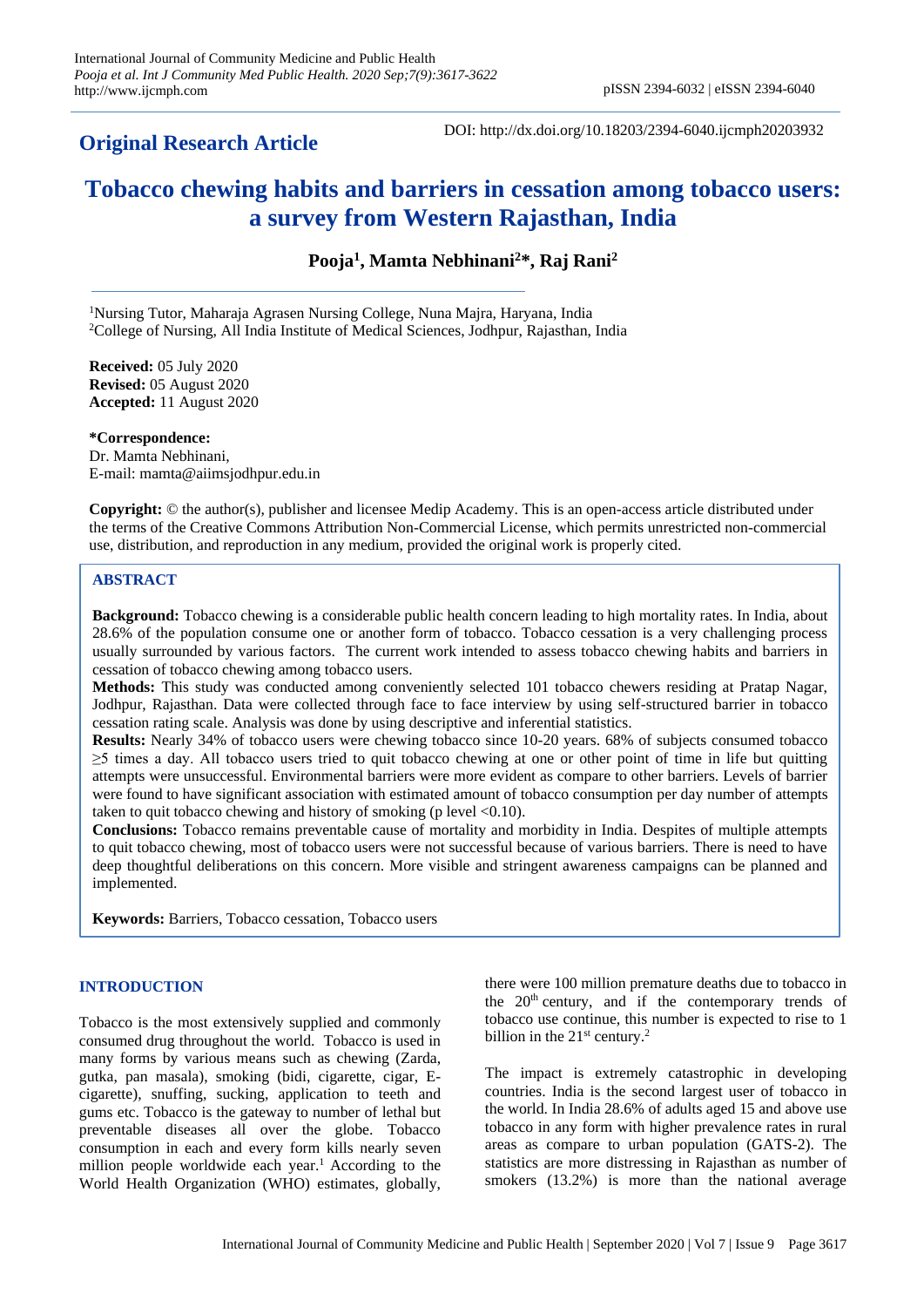(10.7%). Overall tobacco users in India account for 28.6%, but in Rajasthan it is 24.7% (GATS- 2016-17).<sup>3</sup> The overall prevalence of Tobacco users (chewing and smoking) in Jodhpur in the age group 15 year and above is 43.6% in males and 37.6 % in females.<sup>3</sup>

Tobacco is addictive and its consumption is a major public health issue and is the major risk factor for sources of death in each and every form. Chewing tobacco is a risk factor for number of health issues mainly oral cancer, cancer of oesophagus, pancreas and many more noncommunicable diseases.<sup>3</sup>

Intensive promotive and preventive initiatives have been implemented by many International and national health organizations to combat this solemn issue. Government of India too intensively focusing on controlling the current situation. Tobacco cessation (quitting) is considered to be one of the most cost-effective intervention in reducing tobacco addiction. All the control and cessation measures are expected to decline tobacco use among general population. However, still the prevalence rates are high and static. Tobacco cessation program is usually faced by various barriers associated with poor cessation compliance. GATS 2016-17 revealed that at national levels nearly 49.6% of current tobacco users were planning or thinking of quitting tobacco use, but they were facing various problems or barrier in tobacco cessation.3-6

Tobacco addiction is considered as a major health concern, has excessive impact on growing economy and high expenditure on health. It is crucial to extract the principle cause why do people initiate and continue the tobacco and if they want to quit what are the barriers. With this viewpoint researchers planned to carry this survey with an aim to assess tobacco chewing habits and barriers in cessation of tobacco chewing among tobacco users.

#### **METHODS**

#### *Study design, setting and sample*

This descriptive community survey was conducted among tobacco users residing at Pratap Nagar of Jodhpur, Rajasthan, India. Data was collected in the month of October 2018 to December 2018. 101 tobacco chewers were recruited for the study via convenient sampling technique. Sample size was determined using formula:<sup>7</sup>

$$
n = \frac{m}{1 + (m-1)/N}
$$
 where m=4PQ/L<sup>2</sup>

n= sample size based on population of Pratap Nagar.

m= sample size by prevalence.

P is prevalence in %= $30\%$ <sup>8</sup>, Q= (1-P), L=allowable error (10%).

Approximate population of Pratap Nagar  $(N) = 101,000$ . (As per ANM record 2017).

#### *Selection criteria*

Tobacco chewers who consumed chewable form of tobacco i.e. gutka, zarda, and pan masala, who were present at the time of data collection and were willing to participate were included in the survey**.**

#### *Ethical considerations*

Ethical approval was obtained from the Institutional Ethics Committee of the AIIMS, Jodhpur. Informed written consent was taken from the study subjects after giving proper explanation of the purpose of the study. Confidentiality of data was maintained and the study subjects were given full autonomy to withdraw from the study at any time.

## *Data collection tools and method*

Data was collected using predesigned tools by face to face interview method. All the tools were initially prepared in English and then translated into Hindi. The tools were validated for its content and language by experts. Sociodemographic details and tobacco consumption details were collected using sociodemographic data sheet, self -structured rating scale was used to assess barriers in tobacco cessation by tobacco users. This barrier scale consisted of 24 items segregated among four major domains like psychological /emotional, physiological, social and environmental. Level of barrier in tobacco cessation were categorized as low (score 24-40), moderate (score 41-56) and high (score 57-72). Reliability (stability) of barrier scale was determined by Karl's Pearson's coefficient formula (r= 0.94).

#### *Data analysis*

Collected data were analyzed using SPSS 16.0 (IBM SPSS Statistics for Windows, Version 20.0. Armonk, NY: IBM Corp). Descriptive statistics were calculated to summarize demographics and key variables. Inferential statistics were applied (Chi‑square, Fisher's Exact test) to determine the association of barrier levels with selected demographic variables. For all associations  $p<0.10$  was considered statistically significant.

#### **RESULTS**

#### *Sociodemographic characteristics*

Table 1 depicts the sociodemographic details of the subjects. Nearly 40.5% of tobacco users were with in age group 45-60 years. Mean age of subjects was  $49.79 \pm 15.54$  years. More than half (52.5%) of subjects were Males. About 36% of chewers were homemaker and 33% were having their own business mainly work of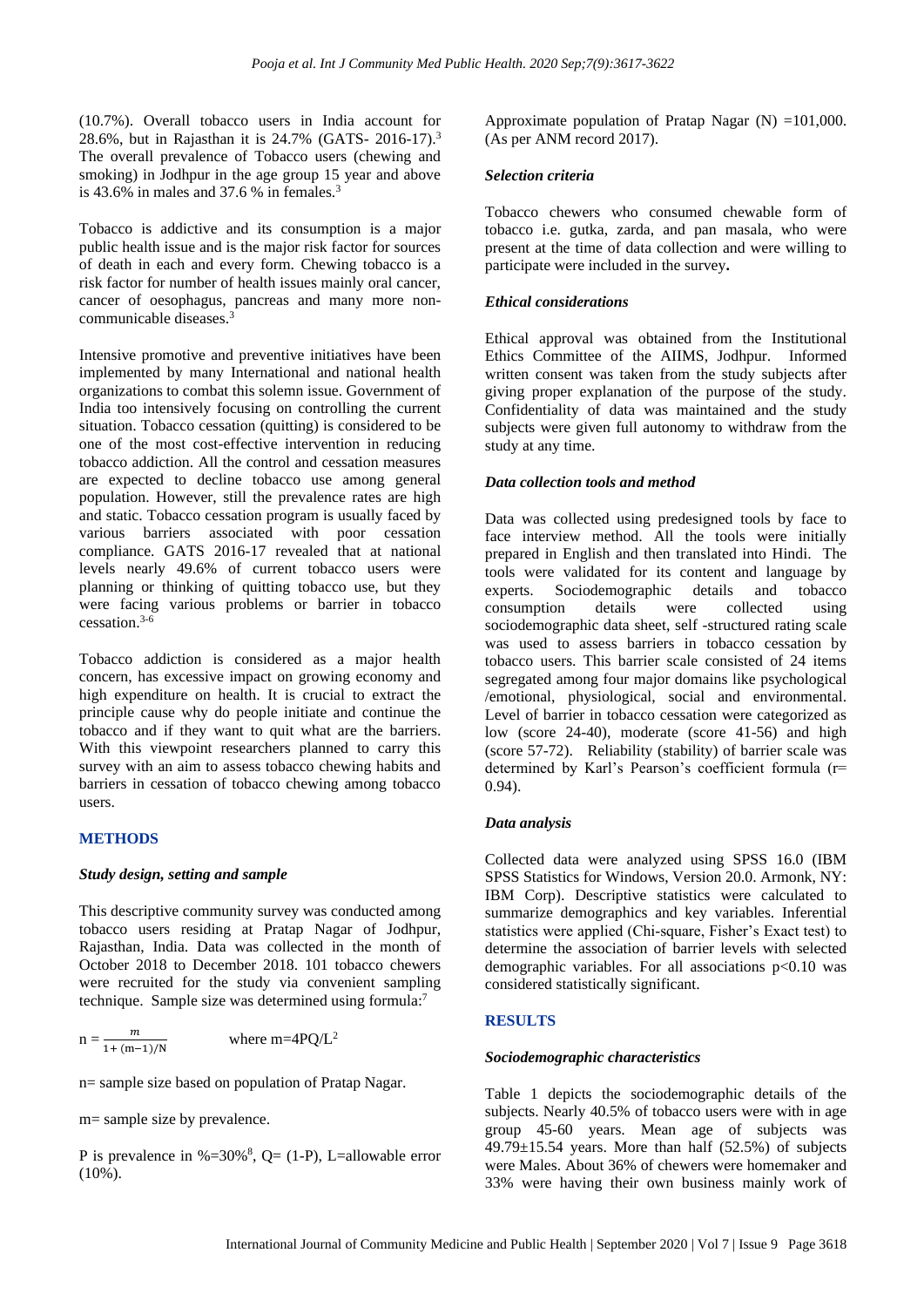handicraft and shoe making. More than half (56.5%) of the subjects had monthly income between Rs.20,001 to 30,000. Majority (94%) of the tobacco chewers were following Hindu religion.

## **Table 1: Frequency and percentage distribution of Subjects in terms of socio demographic details (N=101).**

| <b>Personal variable</b>     | $f(\%)$     |  |  |
|------------------------------|-------------|--|--|
| Age (years)                  |             |  |  |
| $15 - 30$                    | 13 (12.9)   |  |  |
| 30-45                        | 24 (23.8)   |  |  |
| $45 - 60$                    | 41 (40.5)   |  |  |
| >60                          | 23(22.8)    |  |  |
| Mean age±SD                  | 49.79±15.54 |  |  |
| <b>Gender</b>                |             |  |  |
| Male                         | 53 (52.5)   |  |  |
| Female                       | 48 (47.5)   |  |  |
| Occupation                   |             |  |  |
| Home maker                   | 36(35.7)    |  |  |
| Private job                  | 7(6.9)      |  |  |
| Government job               | 9(8.9)      |  |  |
| Own business                 | 33 (32.7)   |  |  |
| Agriculture                  | 2(1.9)      |  |  |
| Daily wages                  | 14 (13.9)   |  |  |
| Monthly family income in Rs. |             |  |  |
| $\leq$ 10,000/-              | 4(4.0)      |  |  |
| 10,001-20,000/-              | 21(20.8)    |  |  |
| 20,001-30,000/-              | 57 (56.5)   |  |  |
| 30,001-40,000/-              | 17(16.8)    |  |  |
| 40,001-50,000/-              | 2(1.9)      |  |  |
| <b>Religion</b>              |             |  |  |
| Hindu                        | 95 (94.1)   |  |  |
| Muslim                       | 6(5.9)      |  |  |

#### *Tobacco chewing habit and quitting attempts*

Table 2 presents the pattern of tobacco chewing. 68 of subjects started tobacco chewing at age  $\geq$ 20 years. 33.6 of tobacco users were chewing tobacco since last 10-20 years. A large number of chewers (n=68) consumed more than 5 grams of tobacco per day.



**Figure 1: Source of initiation of tobacco chewing (N=101)**

**Table 2: Frequency and percentage distribution of Subjects in terms of tobacco chewing habit (n=101).**

| <b>Variable</b>                                 | $f(\%)$   |  |  |  |  |
|-------------------------------------------------|-----------|--|--|--|--|
| Age of starting the tobacco chewing (in years)  |           |  |  |  |  |
| $<$ 20                                          | 33 (32.7) |  |  |  |  |
| $\geq$ 20                                       | 68 (67.3) |  |  |  |  |
| Duration of tobacco chewing (years)             |           |  |  |  |  |
| $<$ 5                                           | 22(21.8)  |  |  |  |  |
| $5-10$                                          | 21 (20.8) |  |  |  |  |
| $10-20$                                         | 34 (33.6) |  |  |  |  |
| 20 year                                         | 24 (23.8) |  |  |  |  |
| Estimated amount of tobacco consumption per day |           |  |  |  |  |
| $<$ 5 gm                                        | 33 (32.7) |  |  |  |  |
| $\geq$ 5 gm                                     | 68 (67.3) |  |  |  |  |
| Ever tried to stop/quit tobacco chewing         |           |  |  |  |  |
| Yes                                             | 101 (100) |  |  |  |  |
| If yes then it was successful or not            |           |  |  |  |  |
| Not successful                                  | 101 (100) |  |  |  |  |
| Number of attempts taken for quitting           |           |  |  |  |  |
| $<$ 5 times                                     | 77 (76.2) |  |  |  |  |
| $>5$ times                                      | 24 (23.8) |  |  |  |  |
| Duration of abstinence from tobacco product     |           |  |  |  |  |
| during quitting attempt                         |           |  |  |  |  |
| $<$ 15 days                                     | 15 (14.9) |  |  |  |  |
| $>15$ days                                      | 86 (85.1) |  |  |  |  |
| Any diagnosed complication of tobacco chewing   |           |  |  |  |  |
| Yes                                             | 16(15.8)  |  |  |  |  |
| No                                              | 85 (84.2) |  |  |  |  |

All tobacco users tried to quit habit of tobacco chewing at one or other point of time in life but quitting attempts were unsuccessful. Nearly 24% of tobacco chewers had >5 attempts to quit tobacco chewing. Major proportion (85%) of subjects-maintained abstinence of more than 15 days while attempting tobacco cessation. 15.8% of tobacco chewers were having diagnosed complication of tobacco chewing such as ulcer in mouth, difficulty in opening of mouth and changes in skin colour of mouth**.**  Figure 1 depicts that half of tobacco users learned their habit of tobacco chewing from their friends. Pan masala was the most favoured chewable form (Figure 2).



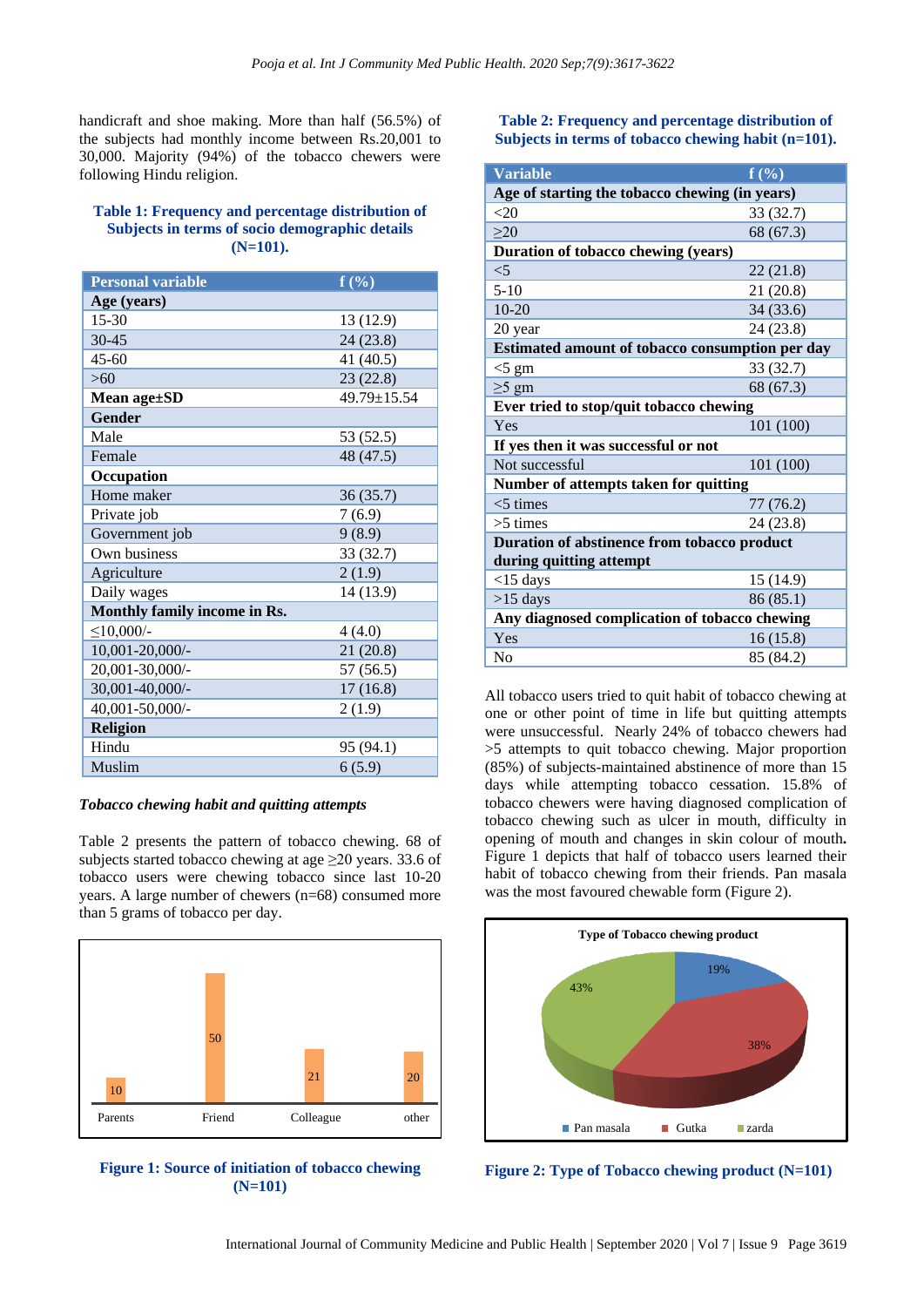## *Barriers in tobacco cessation*

An evident number of subjects reported to have faced different barriers while trying to quit tobacco chewing. Figure 3 presents the levels of barrier in tobacco cessation among tobacco users. Nearly 64% of tobacco users reported to have moderate level of barrier in tobacco cessation, 26% tobacco users reported high barrier levels and rest 11% had low level of barrier in tobacco cessation.



#### **Figure 3: level of barrier among tobacco users.**

Table 3 shows the domain wise mean barrier score. Environmental domain (mean score 17.059±4.23) was more evident as compare to other barrier followed by

social barriers (mean score 13.09±4.21), physiological  $(10.57\pm2.17)$  and psychological barriers  $(10.55\pm3.383)$ respectively. Most of the tobacco chewers reported inadequate source of information regarding quitting and limited counselling facilities as most common barriers. Lack of support and encouragement from family emerged as a least reported barrier by subjects.

#### **Table 3: Domain wise mean score of barrier in tobacco cessation scores (N=101).**

| <b>Domain</b>        | <b>Mean score</b> ±SD | <b>Overall mean</b><br>barrier score |  |  |  |
|----------------------|-----------------------|--------------------------------------|--|--|--|
| Psychological        | $10.55 + 3.383$       |                                      |  |  |  |
| <b>Physiological</b> | $10.57 + 2.178$       | $51.29 + 8.49$                       |  |  |  |
| <b>Social</b>        | $13.099 + 4.21$       |                                      |  |  |  |
| <b>Environmental</b> | $17.059 + 4.23$       |                                      |  |  |  |

## *Association of barrier levels with socio demographic characteristics*

Table 4 depicts the association of barrier levels with socio demographic characteristics of subjects. Levels of barriers were found to have significant association with Estimated amount of tobacco consumption per day (p level=0.022), Number of attempts taken by each subjects to quit tobacco chewing (p level=  $0.054$ ) and history of smoking (p level= 0.023). Rest all the demographic variables did not find any significant association with barrier levels.

| Table 4: Association of Levels of barrier in tobacco cessation among tobacco users with selected socio-demographic |
|--------------------------------------------------------------------------------------------------------------------|
| variables.                                                                                                         |

| <b>Variable</b>                                         | <b>Barrier level</b> |                     |         |          |               |                |  |  |
|---------------------------------------------------------|----------------------|---------------------|---------|----------|---------------|----------------|--|--|
|                                                         | Low(f)               | <b>Moderate (f)</b> | High(f) | $\chi^2$ | df            | <b>P</b> value |  |  |
| Estimated amount of tobacco consumption per day (in gm) |                      |                     |         |          |               |                |  |  |
| $<$ 5                                                   | 4                    | 26                  | 3       | 7.639    | $\mathcal{D}$ | 0.022          |  |  |
| $\geq 5$                                                |                      | 38                  | 23      |          |               |                |  |  |
| No of attempts taken for quitting (times)               |                      |                     |         |          |               |                |  |  |
| $<$ 5                                                   | 09                   | 44                  | 24      | 5.876    | 2             | 0.054          |  |  |
| $\geq 5$                                                | 02                   | 20                  | 02      |          |               |                |  |  |
| <b>History of smoking</b>                               |                      |                     |         |          |               |                |  |  |
| Yes                                                     | 03                   | 02                  | 02      | 6.746    | $\mathcal{L}$ | 0.023          |  |  |
| N <sub>o</sub>                                          | 08                   | 62                  | 24      |          |               |                |  |  |

#### **DISCUSSION**

Tobacco is most easily available and widely accessible consumed substance especially in developing countries. *It*  is a major risk factor for a number of diseases affecting all age groups across the geographical boundaries. Due to its harmful effects' tobacco users want to quit it but most of the time the attempts are not successful owing to various barriers at an individual, group and mass level. The present study intended to assess the initiation habits of tobacco chewing and barriers in cessation of tobacco chewing.

The present study results show that mean age of the subjects under study was 49.79±15.54 years. Tobacco chewing was more prevalent among males. Major proportion of tobacco chewers were Hindu. These findings align with a study conducted by Kumar et al where about 51% of subjects were males with mean age of 49.5±17.5 years. <sup>9</sup> Mandal et al and Binnal et al research study on tobacco consumption and cessation also showed similar kind of socio demographic distribution of subjects under study.<sup>10,11</sup> A prominent number of tobacco chewers started consuming tobacco during early adulthood. Main source of initiation was peers and friends. These results are in alignment with the evidence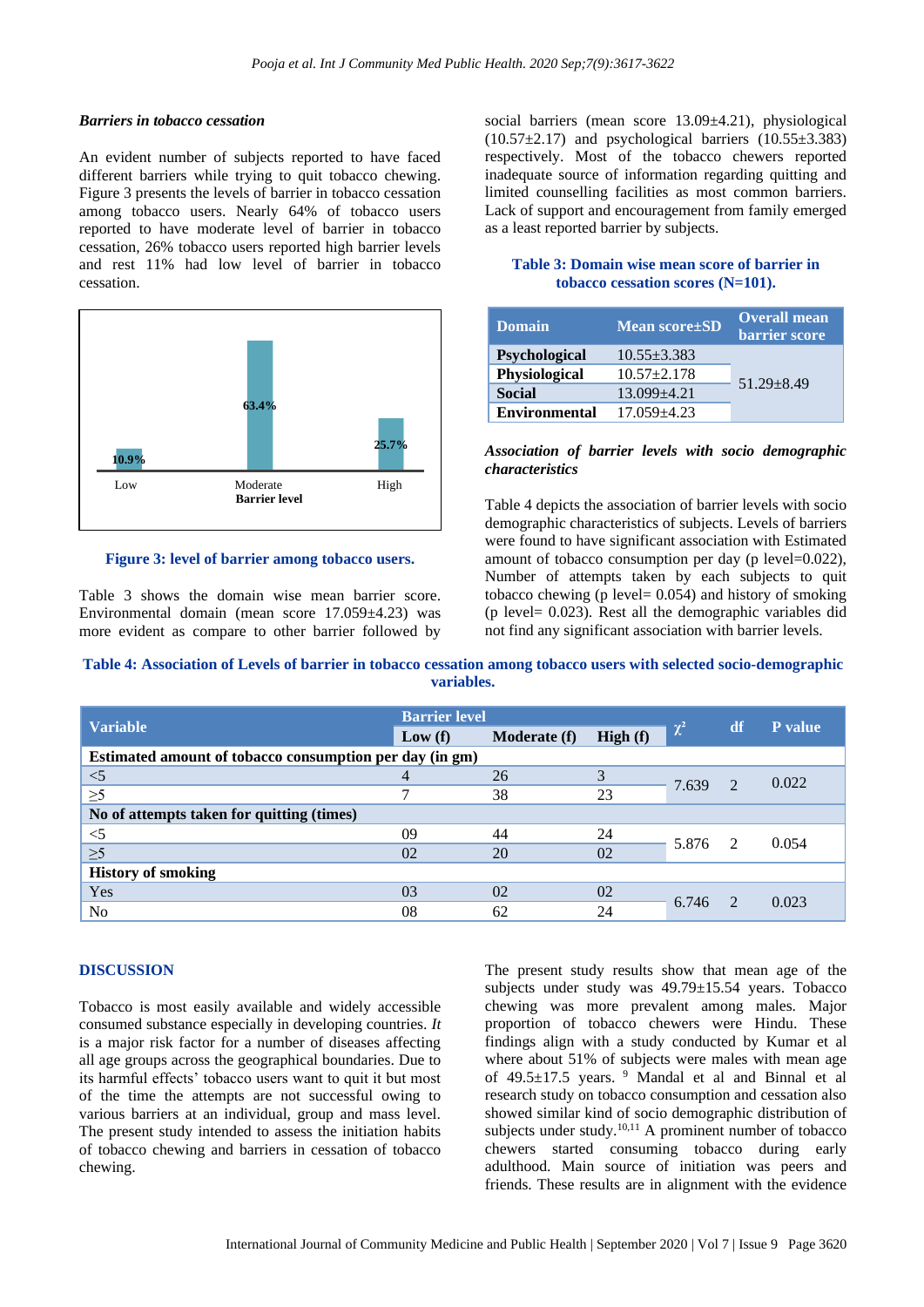generated by Mandal et al and researchers.<sup>10</sup> Contrary to this Pradhan PMS study showed that the age of initiation of tobacco chewing among study subjects was 13.80 years.<sup>12</sup> Peer pressure and elder influence were reported as main sources behind initiation of tobacco chewing in studies conducted by Kumar et al and Pradhan PMS.<sup>9,12</sup>

Tobacco is consumed in various forms. In the present study zarda and pan masala were the most favoured chewable form of tobacco. These results are supported by study carried by Pradhan et al which found that pan masala was the most popular form of chewable tobacco among tobacco users.<sup>12</sup> Contrary to this, gutkha was identified as a most common chewable form of tobacco in a study conducted by Dixit et al.<sup>13</sup>

Quitting tobacco chewing habit is a very complex process. It needs great motivation and will power. All the tobacco chewers ever in their lives tried to quit tobacco chewing but the attempts were not successful which is much similar with findings from past studies.<sup>10,11</sup> Cessation process is often faced by many barriers. A significant number of tobacco chewers had experienced moderate level of barriers in tobacco cessation. Unawareness or Inadequate information regarding quitting was the most common reported barrier whereas the least reported barrier was lack of family support. The results are in agreement with the findings shown in study conducted by Fitz Gerald et al. The subject under this study identified that tobacco cessation is difficult due to limited exposure to information on cessation services.<sup>14</sup> The results are in alignment with a study conducted by Daoud et al which reported unawareness regarding tobacco hazards as a forefront barrier in cessation process.<sup>15</sup>Withdrawal effects, peer pressure and influence were few of the other reported barriers which make quitting difficult.<sup>11</sup>

Influence of the socio-demographic factors on levels of barriers is a key component which determines success of any quitting program. The current study shows that the barrier levels are significantly associated with Number of attempts taken by each subjects to quit tobacco chewing and history of smoking. Latkin et al observed in their study that obstacles in the way of SLT cessation were greatly affected by number of quitting attempts, desire to quit and kind of occupation.<sup>16</sup> 

The results of the present study must be interpreted in view of its limitations. The study was conducted at a single setting among sample chosen by convenient sampling technique. The results may not be generalized to whole India because of varied geographical locations and mixed inhabitants.

# **CONCLUSION**

The tobacco problem in India is distinctive, with consumption of various chewable form of tobacco. It remains preventable cause of mortality and morbidity in

different parts of the country. People are usually aware about ill effects of tobacco chewing and try to quit it. But despites of multiple attempts to quit tobacco chewing, most of tobacco users are not successful because of various barriers. There is need to understand, plan and implement some extensive tobacco cessation programmes at various level of health care delivery system with special involvement of grass root level workers and community leaders. Cessation counselling should be conducted for families as a whole. Various barriers in quitting should be addressed through comprehensive public health approach.

# **ACKNOWLEDGEMENTS**

We express our sincere gratitude to study subjects for being part of this study and sharing their valuable time and information. We are thankful to AIIMS Jodhpur administration and authorities for providing much needed support and guidance.

*Funding: No funding sources Conflict of interest: None declared Ethical approval: The study was approved by the Institutional Ethics Committee of AIIMS, Jodhpur*

# **REFERENCES**

- 1. Patel J, Angolkar M, Murthy S, Mallapur MD. Prevalence of tobacco consumption and its contributing factors among students of a private medical college in belgaum: a cross sectional Study. Ethiop J Health Sci. 2016;26(3):209-16.
- 2. World Health Organization. Report on the global tobacco epidemic 2017: Monitoring tobacco use and prevention policies; 2017. Available from: https://cloudfront.escholarship.org/dist/prd/content/q t8nw5p0zt/qt8nw5p0zt.pdf. Accessed on 5 March 2019.
- 3. Global Adult Tobacco survey (GATS). Ministry of Health and family welfare Government of India; 2, 2016-17. Available from: https://www.who.int/ tobacco/surveillance/survey/gats/GATS\_India\_2016 -17\_FactSheet.pdf. Accessed on 26 January 2018.
- 4. Smokeless Tobacco and Public Health in India. Ministry of Health and Family Welfare Government of India. Available from: http://origin.searo.who.int/ india/tobacco/smokeless\_tobacco\_and\_public\_healt h in india.pdf. Accessed on 26 January 2018.
- 5. Maheshwari R, Yadav RK, Chauhan AK, Rani B, Sharma S. Tobacco cessation to lead healthy life! Let's take a stand and banish this evil from our lives. IOSR J Pharm. 2012;2(6):42-8.
- 6. Natalie S. Perceived risk of tobacco products among adult tobacco users in Bangladesh and India. 2014. UWSpace. Available from: http://hdl.handle.net/10012/8924.
- 7. Creative research system. Sample Size Calculator. Available at: https://www.surveysystem.com/ sscalc.htm. Accessed on 21 February 2019.